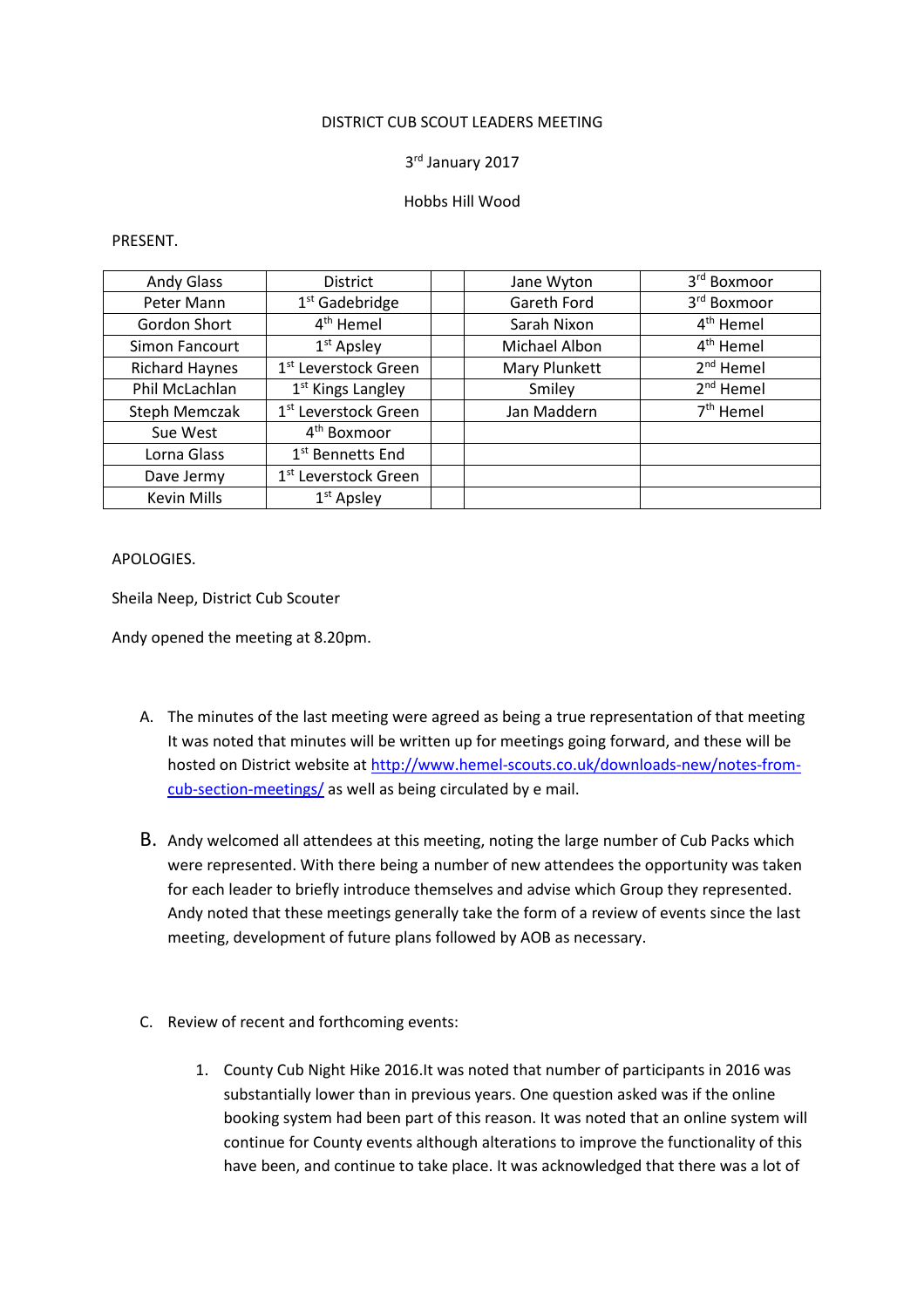Cub section activity in 2016 and this may have been the main reason for a reduction in numbers. It was suggested that a review will take place, if considered necessary after the 2017 event, more detail on that later in these minutes.

- 2. County Cyclo Cross 2016. There was no Hemel involvement in the County event at Well End. Event will run again in 2017. Detail later.
- 3. District Cub Activity badge day 27<sup>th</sup> November 2016. Badge done in 2016 was Astronomer. Andy acknowledged the amount of work put into this event on an ongoing basis by Phil and noted that having other Leaders assist in this, and other events would avoid putting too much burden on individuals. 2016 event was noted again as having been a success for the Cubs. Timings to complete some of the bases were noted as having been variable, some were felt to have needed longer, and some could have been done together. It was also noted that some bases required dark rooms, and these were run in rooms where light was necessary for other bases. Needs a bit more thought when this iteration next comes around. It was noted that we run these bases (Astronomer, Scientist and Artist) on a rolling three-year basis. More detail for 2017 event later.
- 4. Cubs 100 Year celebration. Various possibilities were looked at for this event. The circus option as we know eventually proved unworkable, skating in Hemel then fell apart when there was a conflict with our date. Richard at that point came up with the option which we eventually used so a huge thanks to him. It was noted that funding for this event was obtained from District funds, Andy explained at this point how funding could be obtained for events within sections on an as needed basis after consideration by the District Executive. The skating was generally felt to have been a very good and memorable event thoroughly enjoyed by all. It was noted that collection of shoes after skating was somewhat confusing, unfortunately we were working within the constraints of the supplier, and whilst it took time it was ultimately successful. Staff at the location were considered to have been extremely helpful and accommodating.
- 5. Swimming Gala. Saturday 4th February 2017. To follow same format as previously. Letters have gone out. Some Leaders had not received this message. Andy noted again the importance of ensuring that e mail addresses in Compass are correct as this is the system which feeds the District mailing system. Letters have been resent to a couple of Leaders who had advisedly not received this. Anyone else needing resend please contact Andy on clanglass@hotmail.co.uk Any reiterated some of the instructions within letters, noting arrival times, responsibility of Leaders to manage their young people on poolside, the fact that each Group will have an allocated area poolside, the fact that Cubs may leave at Leaders discretion after Cub events are finished, and the importance of Cubs knowing their Group to ensure scoring can be completed. Andy also noted that Sportspace have been requested to have the café open on the evening of our event.
- 6. County Cub Bushcraft. Saturday 18<sup>th</sup> march at Harmergreen Wood. Details available from County site. Link attached later in this note. Advice was that this is a very good event, well run by a bunch of keen and interested Leaders. Participation will be limited to 36 teams of 6 Cubs, suggest booking early if interested.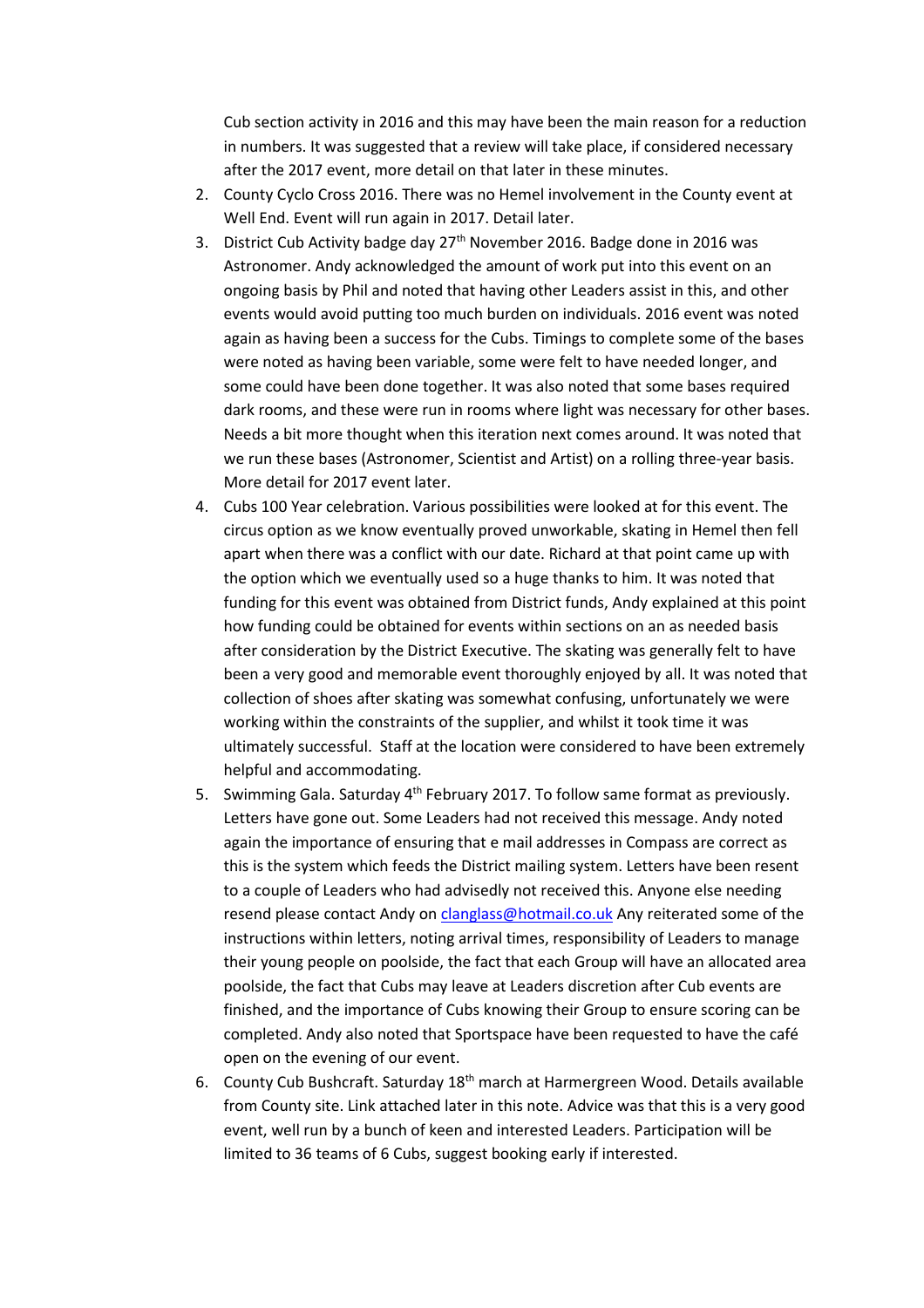- 7. Sixer & Seconder Day: To follow similar format to previously, to be run at Lees Wood on Sunday 14th May 2017. Andy has booked Lees for this event, Les Willis Field was unavailable so we will instead be on the Beechwood site. Format was advised as being a number of bases, the event is designed for older Cubs within packs and will be run in a way such that Cubs from different Packs will be put together to complete a number of team building activities. Examples of types of bases which may be involved were noted as pioneering, river crossings, cooking, gutter runs etc.
- 8. District Cub Fun day. Phasels Wood. Original plan had been Friday evening 16<sup>th</sup> June. This had several conflicts and it has subsequently been suggested and agreed that we shall do this on Friday 9<sup>th</sup> June instead. Campfire, plus sites 23,25,26 and 27 at Phasels Wood have been booked for this activity. Intention is to run 1830/2030. Dave Jermy and Jane Wyton are leading the organisation for this evening, but plan is basically to run some cooking bases and a campfire. Additional assistance will be required to get wood, start and manage fires etc.
- 9. County Water Activities Day. Sunday  $18<sup>th</sup>$  June. Taking place at ESSA water activity centre. It was noted that there is no need for Leaders to attend this activity, however Cubs still require to be got to the activity site so reliance on parents helpers as a minimum will be required.
- 10. County International Cub Event. Uptake for this event has been very limited so County have decided to shelve this for now. Potentially 2019 inline with next Scout Jamboree.
- 11. The rolling two-year plan was again discussed and agreed. Previous discussion around a District Cub camp in 2018 had been such that an online poll about this event had been agreed. Andy acknowledged that he had not done this as intended, intent is to get a poll in place within next couple of weeks, to allow a decision by end February 2017 on what this event may look like. Watch your emails for an invitation to participate.
- 12. County Cub Night Hike. Saturday/Sunday 23/24 September 2017. Taking place as previously from and staying at Hobbs Hill Wood school. This is a large County event with several hundred Cubs taking part. Detail and booking will be from County website.
- 13. County Cyclocross. Sunday October 8<sup>th</sup>. Takes place at Well End. Detail will be available from County website.
- 14. District Cub Activity badge day. Sunday 26<sup>th</sup> November at Hobbs Hill Wood school. Badge for 2017 will be artist. Letter swill be available September 2017. Any additional helpers would be appreciated, please let Andy know if this is possible.
- 15. Christmas 2017. Colonel Custard is booked to undertake parties for both beavers and Cubs on Sunday 17<sup>th</sup> December 2017. Letters will be available September 2017.

Details of all District events can be found on Hemel District website diary at : http://www.hemel-scouts.co.uk/diary/

Details of County events can be found at: http://www.hertfordshirescouts.org.uk/

D. Discussion points from previous meeting.